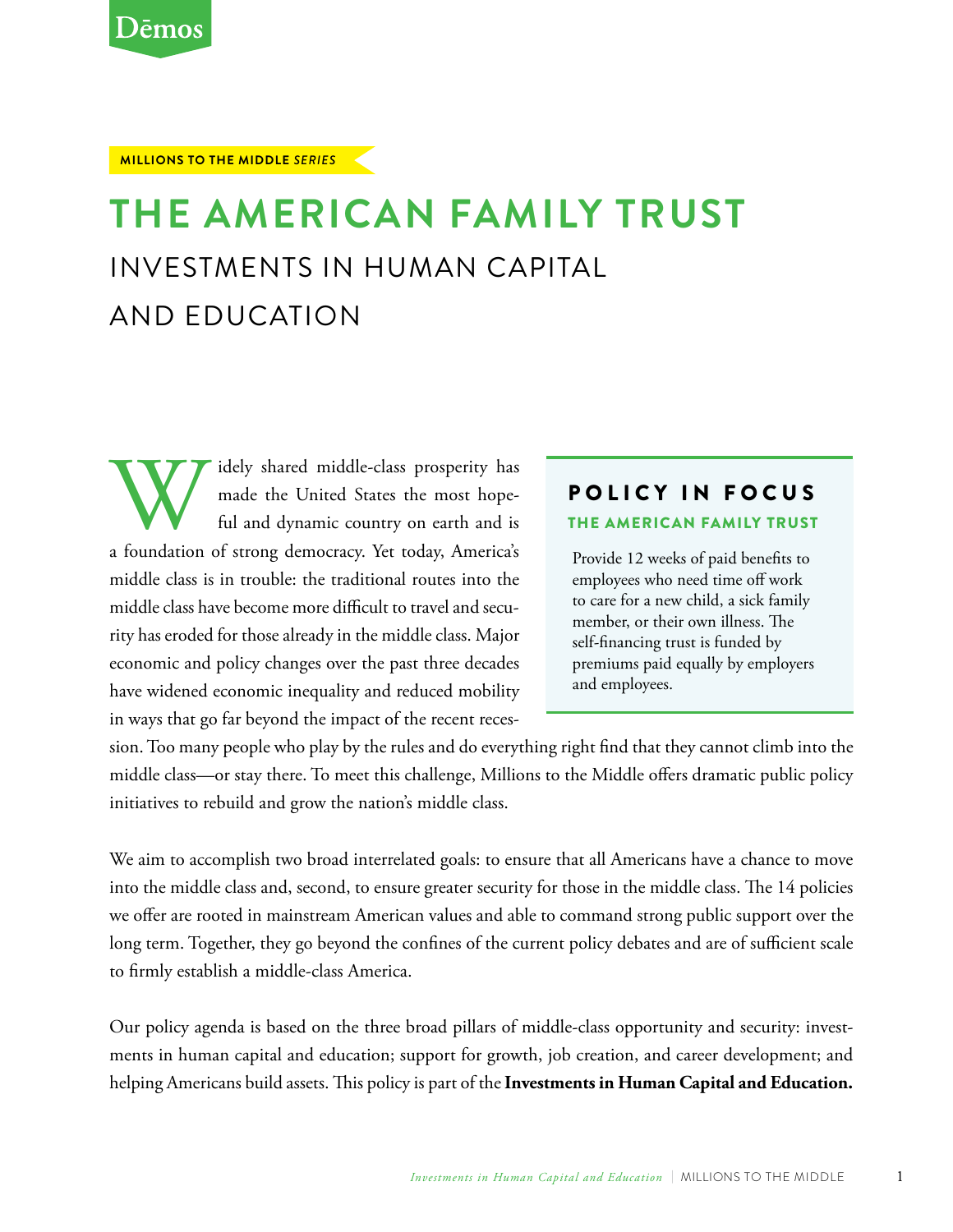## **POLICY: The American Family Trust**

Enable working people to care for a new child or a loved one in need without losing their paychecks—or their jobs—through a family leave insurance system.

#### **Policy Rationale**

**Index**<br>Indexibil n today's economy, families increasingly depend on the incomes of all adults in the household, yet many working people also have responsibilities as parents and caregivers. Public policy has not kept up with the changing workforce: without access to paid leave, employees who need flexibility in their work lives to recover from illness or care for family members often face economic hardship. Family leave insurance addresses the reality of people's lives as they strive to work their way into the middle class.

While still the typical primary caregiver, the number of women in the American workforce has expanded dramatically in the past decades: today nearly two-thirds of American families with

#### Opinion Snapshot

- • 82% of Americans say family and maternity leave is a "very important" workplace standard, rating it even higher than basic protections like the minimum wage or overtime pay.16
- Other surveys show similarly strong public support for a paid leave standard written into federal law.<sup>17</sup>

children – including both married couples and single parents – have all adults in the workforce.<sup>1</sup> At the same time, one in five American adults reports having caregiving responsibilities for another adult, such as a disabled or elderly relative, and most of these caregivers are employed.<sup>2</sup> The proportion of the workforce with caring for elderly loved ones will continue to grow as the U.S. population ages.

Uncompensated caregiving responsibilities have very real economic consequences for working Americans. For example, an adult caring for his or her aging parent stands to lose as much as \$303,880 cumulatively in lost wages, Social Security, and pension benefits due to leaving the labor force early and/or working reduced hours because of caregiving responsibilities, according to one recent estimate.<sup>3</sup> Yet it is low-income workers who are least likely to have access to any form of paid leave. Low-wage workers often hold jobs with rigid or unpredictable schedules that further exacerbate conflicts between work and family responsibilities.<sup>4</sup> Faced with the need to cope with a family illness or the birth of child, many workers see no option other than to quit or take time off they know will result in being fired from their job.<sup>5</sup>

The Family and Medical Leave Act, passed in 1993, was intended to provide some security to families facing a sudden illness, providing family care, or welcoming a new child. The law guarantees 12 weeks of unpaid leave to Americans working at businesses with 50 or more employees. Employers cannot replace workers on FMLA leave or retaliate against them in any way. Since its implementation, workers have used FMLA leave more than 100 million times.<sup>6</sup> But four in ten American workers are not eligible because they work for smaller companies or have not been on the job long enough, and millions of Americans cannot afford to take leave without pay.7 Because only a small proportion of employees receive paid leave benefits directly from their employers, working Americans are still forced to risk their incomes and jobs to maintain their families.<sup>8</sup> Employees of small companies lack any federal protection whatsoever.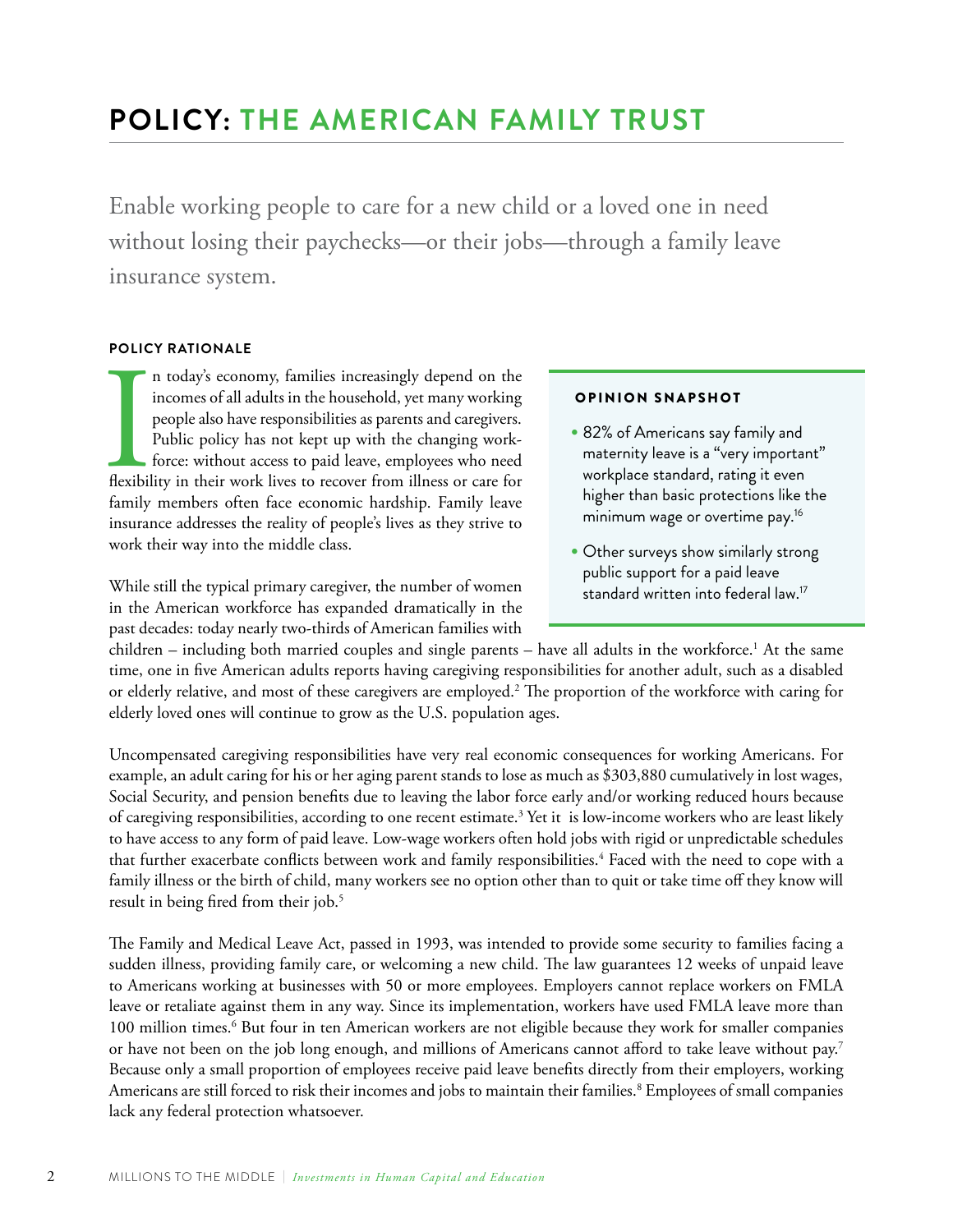The U.S. policy of offering only unpaid leave to deal with major life events stands in sharp contrast to the rest of the world. For example, 169 countries guarantee some form of paid leave to new parents – the U.S. joins Liberia, Papua New Guinea, and Swaziland on the short list of nations that leave workers alone to cope with this life-changing event and fail to mandate that employers provide paid time off when a child is born.<sup>9</sup> In contrast, Canada, which has fairly typical policies for a developed economy, provides up to 51 weeks of partially paid leave for parents to spend with a new child.<sup>10</sup> The new American Family Trust proposes a more modest standard for the United States: 12 weeks of partially paid leave to enable working families to provide needed care for loved ones without losing their jobs. This standard builds on successful paid leave programs already operating in states like California and New Jersey.

The American Family Trust would also have benefits for employers, especially small businesses that often have the greatest difficulty providing paid leave on their own. Enabling employees to address major life events like the arrival of a new baby or a spouse's serious illness enables companies to recruit and retain the best employees and can improve workplace morale and productivity. It will also help employers save money in reduced turnover costs. For example, California's modest six-week paid family leave program has improved retention among lowwage workers by ten percent.<sup>11</sup> This represents no small savings given that turnover costs can amount to 25 to 200 percent of an employee's annual compensation when recruiting, hiring, training, and other requirements are taken into account.<sup>12</sup> Although business lobbyists were initially the most vehement opponents of California's paid leave program, five years after its implementation nine out of ten employers reported no negative effect on business profitability or performance, with small businesses even less likely to detect any damaging impact on their bottom line.<sup>13</sup>

Finally, providing family leave insurance reflects Americans' deep and widely shared values about the centrality and importance of family. Caring for children and sick loved ones is a concrete expression of that commitment. "You shouldn't have to risk your job to take care of your family," as advocates with the Multi-State Working Families Consortium put it, "and you shouldn't have to put your family at risk just to do your job."14 The American Family Trust, based closely on the Family Leave Insurance Act before the 111th Congress, will help to make that value a reality.15

#### Policy Design

The American Family Trust would provide 12 weeks of paid benefits to employees who need time off work to care for a new child, a sick family member, or their own illness. The self-financing trust is funded by premiums paid equally by employees and employers.

- • All full- and part-time employees who have worked for their current employer and paid into the Trust for at least six months will be eligible for coverage.
- Employees receive up to 12 weeks of paid leave over a 12 month period to care for:
- a newborn, newly adopted child, or foster child
- a seriously ill family member
- a serious personal medical condition.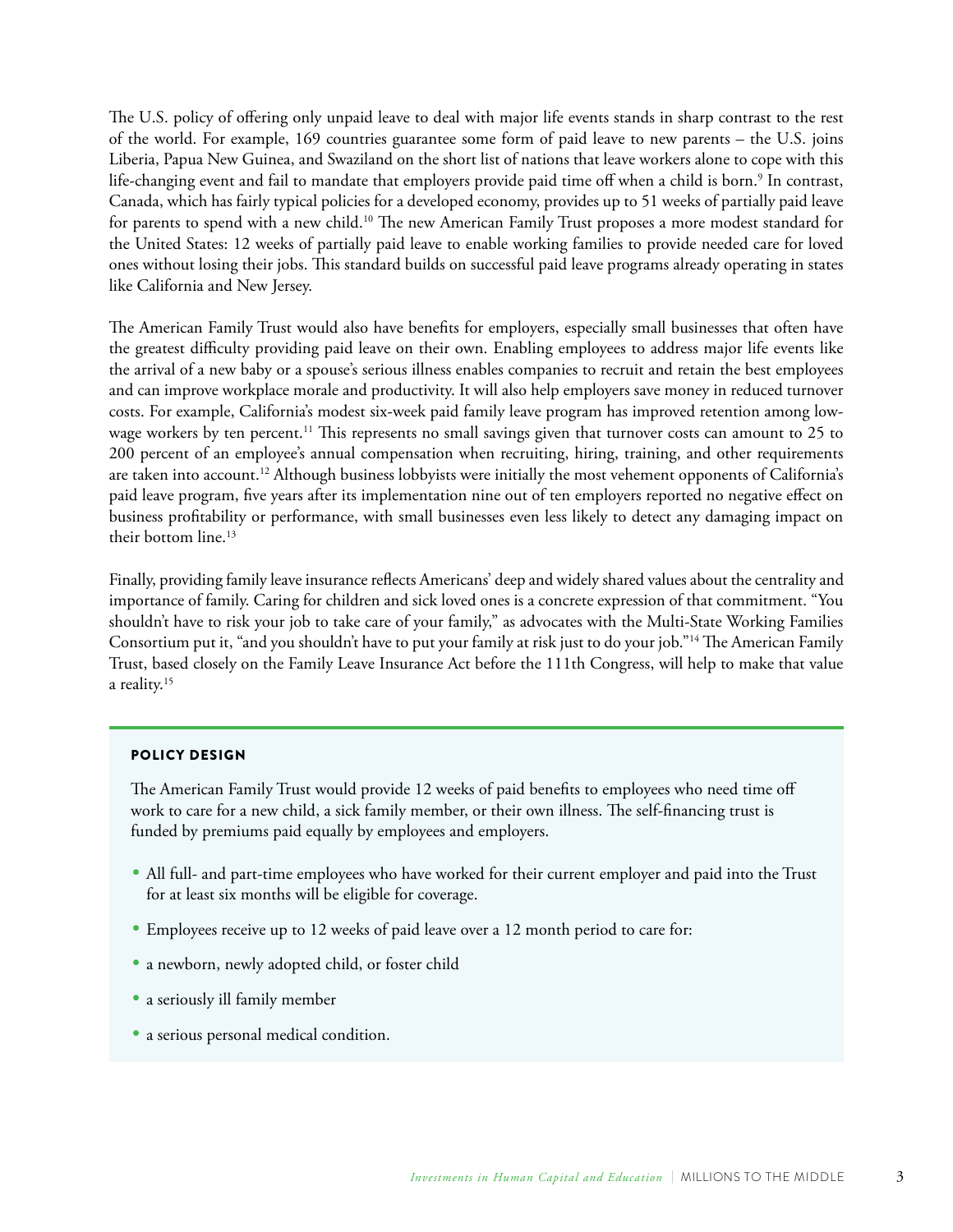- Benefits will be based on wages and will be indexed for inflation:
- 100% of weekly earnings to \$20,000
- 75% of weekly earnings to \$30,000
- 55% of weekly earnings for \$30,001-\$60,000
- 45% of weekly earnings for \$60,001-\$97,000
- For those earning above \$97,000, 40% of the weekly earnings of a \$97,000 yearly income.
- • Employees cannot be fired for using leave under the American Family Trust, and health insurance benefits continue without interruption.
- • To fund the trust, employers and employees each pay a premium of 0.2 percent of each worker's gross pay.
- Both states and individual companies may opt out of the program if they already mandate or offer equivalent or better benefits.